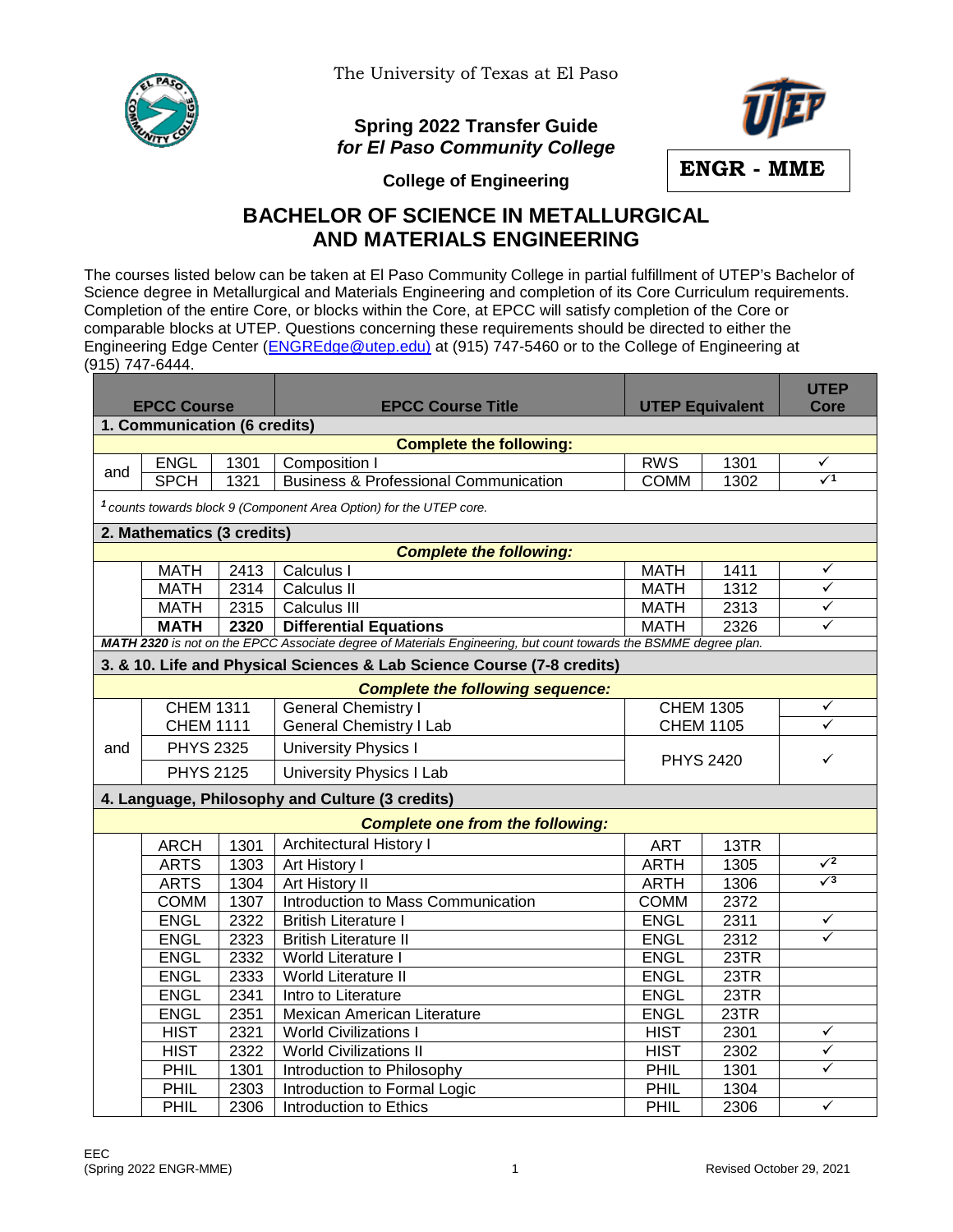| <b>EPCC Course</b>                                                                                                   |                                 |       | <b>EPCC Course Title</b>                                                                                                            |                 | <b>UTEP</b><br><b>Equivalent</b> |              |  |  |  |  |
|----------------------------------------------------------------------------------------------------------------------|---------------------------------|-------|-------------------------------------------------------------------------------------------------------------------------------------|-----------------|----------------------------------|--------------|--|--|--|--|
|                                                                                                                      | <b>SPAN</b>                     | 2311  | Intrm Span I                                                                                                                        | <b>SPAN</b>     | 2301                             |              |  |  |  |  |
|                                                                                                                      | <b>SPAN</b>                     | 2313  | Spanish Native/Heritage Speakers I                                                                                                  | <b>SPAN</b>     | 2303                             |              |  |  |  |  |
|                                                                                                                      | <b>SPAN</b>                     | 2315  | Spanish Native/Heritage Speakers II                                                                                                 | <b>SPAN</b>     | 2304                             |              |  |  |  |  |
|                                                                                                                      |                                 |       | <sup>2</sup> counts towards block 5 (Creative Arts) for the UTEP core.                                                              |                 |                                  |              |  |  |  |  |
| <sup>3</sup> counts towards block 5 (Creative Arts) for the UTEP core.                                               |                                 |       |                                                                                                                                     |                 |                                  |              |  |  |  |  |
| 5. Creative Arts (3 credits)                                                                                         |                                 |       |                                                                                                                                     |                 |                                  |              |  |  |  |  |
| <b>Complete one from the following:</b>                                                                              |                                 |       |                                                                                                                                     |                 |                                  |              |  |  |  |  |
|                                                                                                                      | <b>ARTS</b>                     | 1301  | Art Appreciation                                                                                                                    | <b>ART</b>      | 1300                             | ✓            |  |  |  |  |
|                                                                                                                      | <b>COMM</b>                     | 2366  | Film Appreciation                                                                                                                   | <b>FILM</b>     | 1390                             | $\checkmark$ |  |  |  |  |
|                                                                                                                      | <b>DANC</b>                     | 2303  | Dance Appreciation                                                                                                                  | <b>DANC</b>     | 1304                             | $\checkmark$ |  |  |  |  |
|                                                                                                                      | <b>DRAM</b>                     | 1310  | <b>Theatre Appreciation</b>                                                                                                         | <b>THEA</b>     | 1313                             | $\checkmark$ |  |  |  |  |
|                                                                                                                      | <b>MUSI</b>                     | 1306  | <b>Music Appreciation</b>                                                                                                           | <b>MUSL</b>     | 1324                             | $\checkmark$ |  |  |  |  |
|                                                                                                                      | <b>MUSI</b>                     | 1310  | American Music                                                                                                                      | <b>MUSL</b>     | 1327                             | $\checkmark$ |  |  |  |  |
|                                                                                                                      | 6. American History (6 credits) |       |                                                                                                                                     |                 |                                  |              |  |  |  |  |
| <b>Complete the following:</b>                                                                                       |                                 |       |                                                                                                                                     |                 |                                  |              |  |  |  |  |
|                                                                                                                      | <b>HIST</b>                     | 1301  | <b>United States History I</b>                                                                                                      | <b>HIST</b>     | 1301                             | $\checkmark$ |  |  |  |  |
|                                                                                                                      | <b>HIST</b>                     | 1302  | <b>United States History II</b>                                                                                                     | <b>HIST</b>     | 1302                             | ✓            |  |  |  |  |
|                                                                                                                      |                                 |       | 7. Government/Political Science (6 credits)                                                                                         |                 |                                  |              |  |  |  |  |
| <b>Complete both at the same institution:</b>                                                                        |                                 |       |                                                                                                                                     |                 |                                  |              |  |  |  |  |
|                                                                                                                      |                                 | 2305/ | <b>Federal Government</b>                                                                                                           |                 | 2310/                            |              |  |  |  |  |
|                                                                                                                      | <b>GOVT</b>                     | 2306  | <b>Texas Government</b>                                                                                                             | <b>POLS</b>     | 2311                             | $\checkmark$ |  |  |  |  |
|                                                                                                                      |                                 |       | It is recommended that both Political Science courses be completed at EPCC then transferred to UTEP or both courses be completed at |                 |                                  |              |  |  |  |  |
| UTEP.                                                                                                                |                                 |       |                                                                                                                                     |                 |                                  |              |  |  |  |  |
|                                                                                                                      |                                 |       | 8. Social & Behavioral Sciences (3 credits)                                                                                         |                 |                                  |              |  |  |  |  |
|                                                                                                                      |                                 |       | <b>Complete one from the following:</b>                                                                                             |                 |                                  |              |  |  |  |  |
|                                                                                                                      | <b>ECON</b>                     | 1301  | Introduction to Economics                                                                                                           | <b>ECON</b>     | 1301                             |              |  |  |  |  |
|                                                                                                                      | <b>ECON</b>                     | 2301  | Principles of Macroeconomics                                                                                                        | <b>ECON</b>     | 2303                             | ✓            |  |  |  |  |
|                                                                                                                      | <b>ECON</b>                     | 2302  | Principles of Microeconomics                                                                                                        | <b>ECON</b>     | 2304                             | $\checkmark$ |  |  |  |  |
|                                                                                                                      | <b>PSYC</b>                     | 2301  | General Psychology                                                                                                                  | <b>PSYC</b>     | 1301                             | ✓            |  |  |  |  |
|                                                                                                                      | <b>PSYC</b>                     | 2306  | <b>Human Sexuality</b>                                                                                                              | <b>PSYC</b>     | 2305                             |              |  |  |  |  |
|                                                                                                                      | <b>PSYC</b>                     | 2314  | Lifespan Growth and Development                                                                                                     | <b>PSYC</b>     | 2310                             |              |  |  |  |  |
|                                                                                                                      | <b>SOCI</b>                     | 1301  | Introduction to Sociology                                                                                                           | SOCI            | 1301                             | ✓            |  |  |  |  |
|                                                                                                                      | SOCI                            | 2301  | Marriage & the Family                                                                                                               | <b>SOCI</b>     | 2315                             |              |  |  |  |  |
|                                                                                                                      | <b>SPCH</b>                     | 1318  | Interpersonal Communication                                                                                                         | <b>COMM</b>     | 2350                             | $\checkmark$ |  |  |  |  |
|                                                                                                                      |                                 |       | 9. Component Area Option (6 credits)                                                                                                |                 |                                  |              |  |  |  |  |
|                                                                                                                      |                                 |       | <b>Complete the following:</b>                                                                                                      |                 |                                  |              |  |  |  |  |
|                                                                                                                      | <b>EDUC</b>                     | 1300  | <b>Learning Framework</b>                                                                                                           | <b>UNIV</b>     | 1301                             | ✓            |  |  |  |  |
| and                                                                                                                  | <b>ENGL</b>                     | 1302  | <b>Composition II</b>                                                                                                               | <b>RSW</b>      | 1302                             | $\sqrt{4}$   |  |  |  |  |
|                                                                                                                      |                                 |       |                                                                                                                                     |                 |                                  |              |  |  |  |  |
|                                                                                                                      |                                 |       | <sup>4</sup> counts towards block 1 (Communication) for the UTEP core.                                                              |                 |                                  |              |  |  |  |  |
|                                                                                                                      | <b>EPCC/UTEP</b>                |       | Courses Required for the Engineering Degree in in Metallurgical and Materials Engineering at                                        |                 |                                  |              |  |  |  |  |
|                                                                                                                      | <b>ENGR</b>                     | 1304  | <b>Engineering Graphics I</b>                                                                                                       | <b>MME</b>      | 1205                             |              |  |  |  |  |
|                                                                                                                      | <b>ENGR</b>                     | 2301  | <b>Engineering Mechanics: Statics</b>                                                                                               | <b>MME</b>      | 24345                            |              |  |  |  |  |
|                                                                                                                      | <b>ENGR</b>                     | 2332  | <b>Mechanics of Materials</b>                                                                                                       | <b>MME</b>      |                                  |              |  |  |  |  |
|                                                                                                                      |                                 |       |                                                                                                                                     |                 | 24345                            |              |  |  |  |  |
| 5 Will only transfer in as MME 2434 if both ENGR 2301 and ENGR 2332 are transferred from EPCC.                       |                                 |       |                                                                                                                                     |                 |                                  |              |  |  |  |  |
| Additional Courses Required for the Engineering Degree in in Metallurgical and Materials Engineering<br>at EPCC/UTEP |                                 |       |                                                                                                                                     |                 |                                  |              |  |  |  |  |
|                                                                                                                      |                                 |       |                                                                                                                                     |                 |                                  |              |  |  |  |  |
|                                                                                                                      | <b>ENGR</b>                     | 2308  | <b>Engineering Economics</b>                                                                                                        | $\overline{CE}$ | 23266                            |              |  |  |  |  |